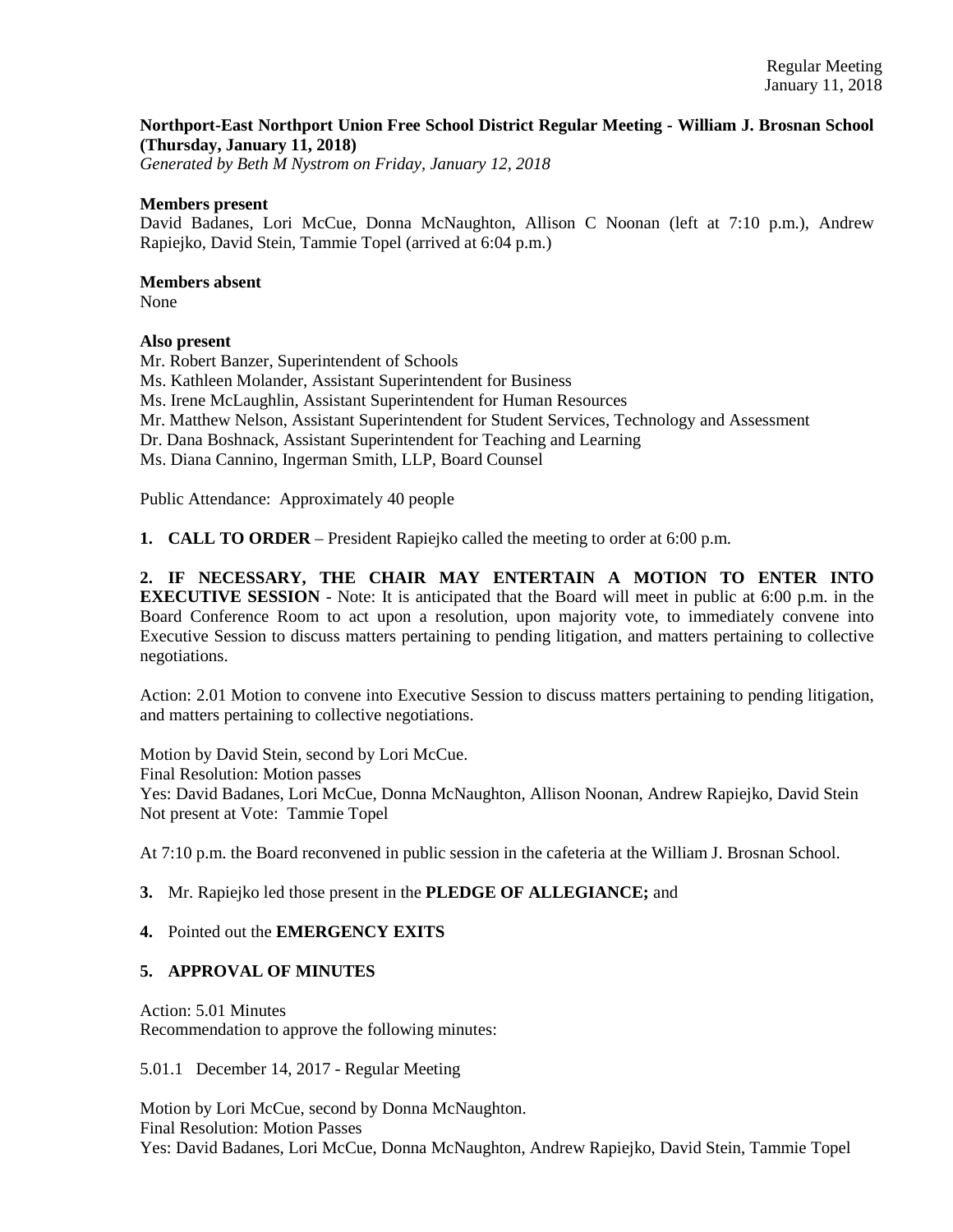Not Present at Vote: Allison C Noonan

# **6. STUDENT AND STAFF RECOGNITION/ANNOUNCEMENTS FROM THE SUPERINTENDENT OF SCHOOLS**

Presentations: 6.01 Accomplishments of Staff and Students

6.01.1 Mr. Sean Hurley, District Chairperson for Social Studies, introduced the following participants in The American Legion Boys/Girls State Program: Julia Ahrens, Jason Aiello, Jean-Philippe (J.P.) Cesar, Dimitri Christoforatos, Ana Hontoria, Matthew Muller.

Mr. Porciello from the Northport American Legion presented each student with a medal of leadership.

President Rapiejko and Superintendent Banzer congratulated the students on their fine accomplishments and presented them with commendations from the Board.

6.01.2 Mr. Sean Hurley, District Chairperson for Social Studies, introduced Samantha Fanuka, Social Studies Department Student of the Month

Mr. Hurley stated that Samantha has excelled not only in her social studies classes, but as an overall scholar in Northport High School. She has challenged the most rigorous academic program as an IB Diploma Candidate and will graduate this year with an Advanced Regents Diploma. Mr. Boyd, Samantha's Criminal Justice Teacher and IB Extended Essay Advisor stated that Sam has the "ability to eloquently discuss complex issues and to approach sensitive topics from a variety of perspectives while remaining insightful and unbiased." Samantha's diligence, wisdom, and acumen continue to be shown not only in the classroom, but in the community as well. Samantha is an advisor for SHARE the peer leadership group. She has been a leader in the Relay for Life cancer awareness walk for four years and independently created and organized a charity event on Long Island for our community's pets entitled "Bark for Life" inspired by her Relay for Life experiences. Samantha is a Girl Scout Gold Award candidate, a martial arts instructor holding a second degree black belt in Japanese Ju-Jitsu, and a member of the Suffolk County 2nd Precinct Police Explorers. Samantha interned with the Suffolk County Sheriff's Department in the summer of 2016. This program had been reserve for college students but Samantha proved to be up to the challenge and rigor of the internship, completing ride along assignments, undercover experiences and other numerous simulations and real-world law enforcement experiences. This past summer Samantha was selected to participate in the Marist pre-college institute and internship in Criminal Justice. Samantha plans to study and pursue a career in law or law enforcement.

President Rapiejko and Superintendent Banzer congratulated Samantha on her fine accomplishments and presented her with a commendation from the Board.

6.01.3 Mr. Mark Dantuono, District Director of Health, Physical Education and Athletics, will introduced the following student athletes:

Ryan Walsh - Boomer Esiason Quarterback Winner (awarded to Suffolk County's Top Quarterback), Newsday 2nd Team All-Long Island

Sam Gozelski - James LaBua Winner (awarded to Suffolk County's Top Football Scholar Athlete), Newsday 2nd Team All-Long Island, News12 Scholar Athlete Award Recipient

President Rapiejko and Superintendent Banzer congratulated Ryan and Sam on their fine accomplishments and presented them with commendations from the Board.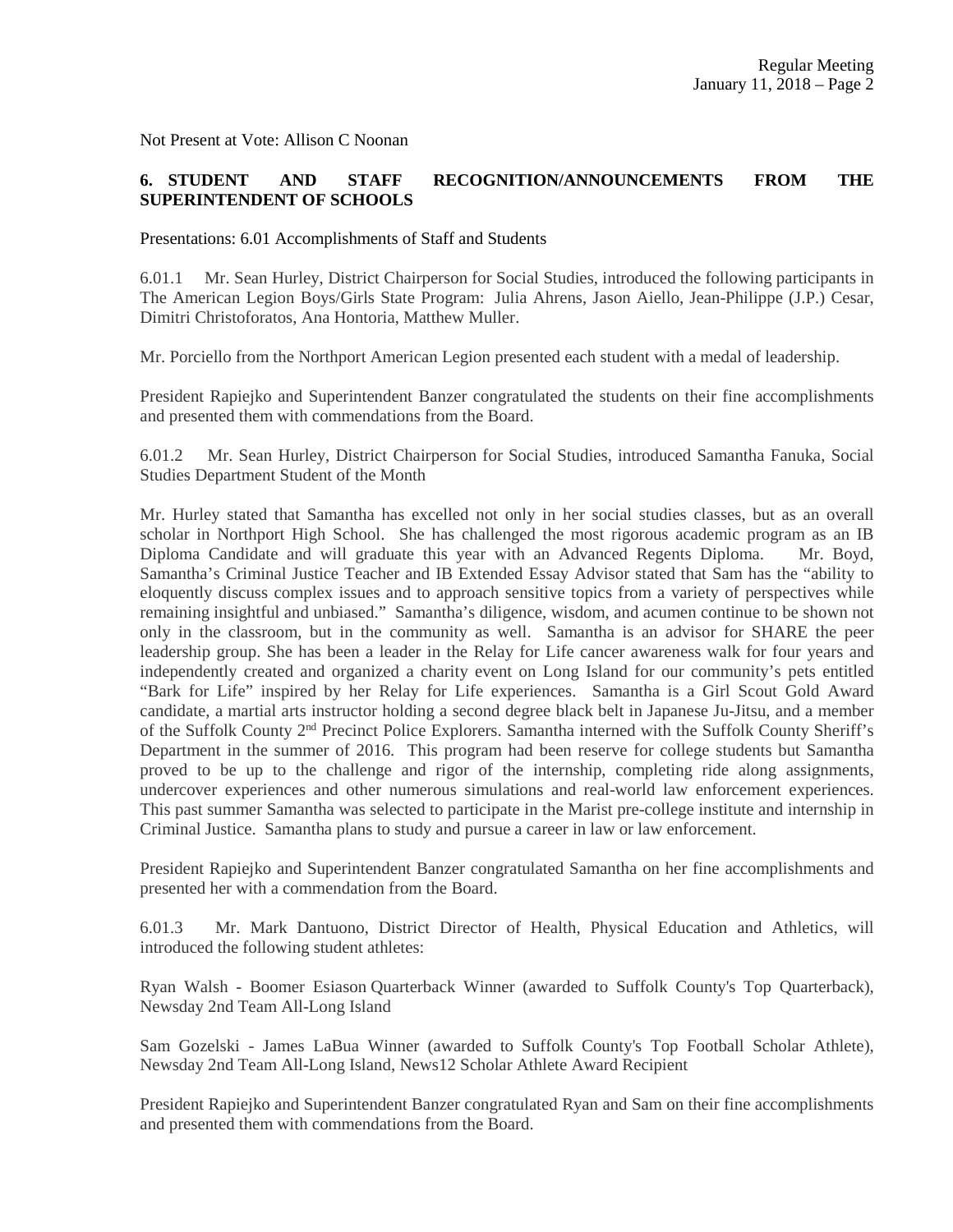Mr. Banzer recognized the Buildings and Grounds Department and custodial staff for their hard work with not only the snow removal but also with the freezing temperatures causing challenges in some of the buildings.

Information: 6.02 Upcoming Meetings

President Rapiejko reviewed the upcoming meetings of January  $25<sup>th</sup>$  and February  $8<sup>th</sup>$ .

**7. COMMUNICATIONS** - Please Note: This is the opportunity for persons who had written letters to the Board to speak to the Board regarding the issues raised in their communications. Speakers are asked to keep their comments brief, and to speak no longer than 5 minutes.

There were no communications requiring Board action.

**8. PUBLIC COMMENT/PARTICIPATION** - Please Note: Community members are invited to share their questions, comments, or concerns with the School Board. When speaking, citizens should state their name and address for the record and limit their presentation to 5 minutes. Where possible, the Board will answer factual questions immediately. A written response may be provided when information is not available. If a response would involve discussion of Board Policy or decisions which might be of interest to citizens not present at the meeting, the Board may place the item on a future meeting agenda.

Denise Schwartz Stated that she was surprised about the backlash from the community regarding Parent parents who brought concerns about the health and safety of their children. Ms. Schwartz stated that no amount of money spent on the health and safety of students should be questioned and that the health concerns are real.

## **9. SPECIAL REPORTS**

Presentations: 9.01 Strategic Plan Update: English Language Arts and Social Studies Departments presented by Dr. Patricia Schmitt, District Chairperson of English Language Arts, and Mr. Sean Hurley, District Chairperson of Social Studies

Dr. Schmitt and Mr. Hurley reviewed the immediate priorities in the District Strategic Plan to align K-12 curricula with explicit goals and measurable outcomes that include opportunities for enrichment and remediation, and to establish a system to deliver focused and sustained professional development targeting the needs identified in this plan.

Mr. Hurley reviewed the following changes in New York State Social Studies: 2010-11 Elimination of Grade 5 and Grade 8 Social Studies Assessments, 2011-12 Adoption of Common Core Literacy Standards for History and Social Studies, 2013-14 National Council for Social Studies released the College, Career and Civic Life Framework, 2014-15 Adoption of NY State Social Studies Framework, 2015-16 Support Materials and Resources released, 2017-18 First "transition" exam in Global History & Geography, 2018- 19 First "new" exam in Global History & Geography.

Mr. Hurley stated that the new challenge for educators is teaching new skills for the world of work, lifelong learning and citizenship in a "knowledge society" for all students. The Global Achievement Gap is the gap between what even our best schools are teaching versus the skills all students will need for careers, college, and citizenship in the  $21<sup>st</sup>$  century. Mr. Hurley reviewed the seven critical skills for career, college, and citizenship: 1. Critical thinking and problem solving, 2. Collaboration across networks and learning influence, 3. Agility and adaptability, 4. Initiative and entrepreneurialism, 5. Effective oral and written communication, 6. Accessing and analyzing information, 7. Curiosity and imagination.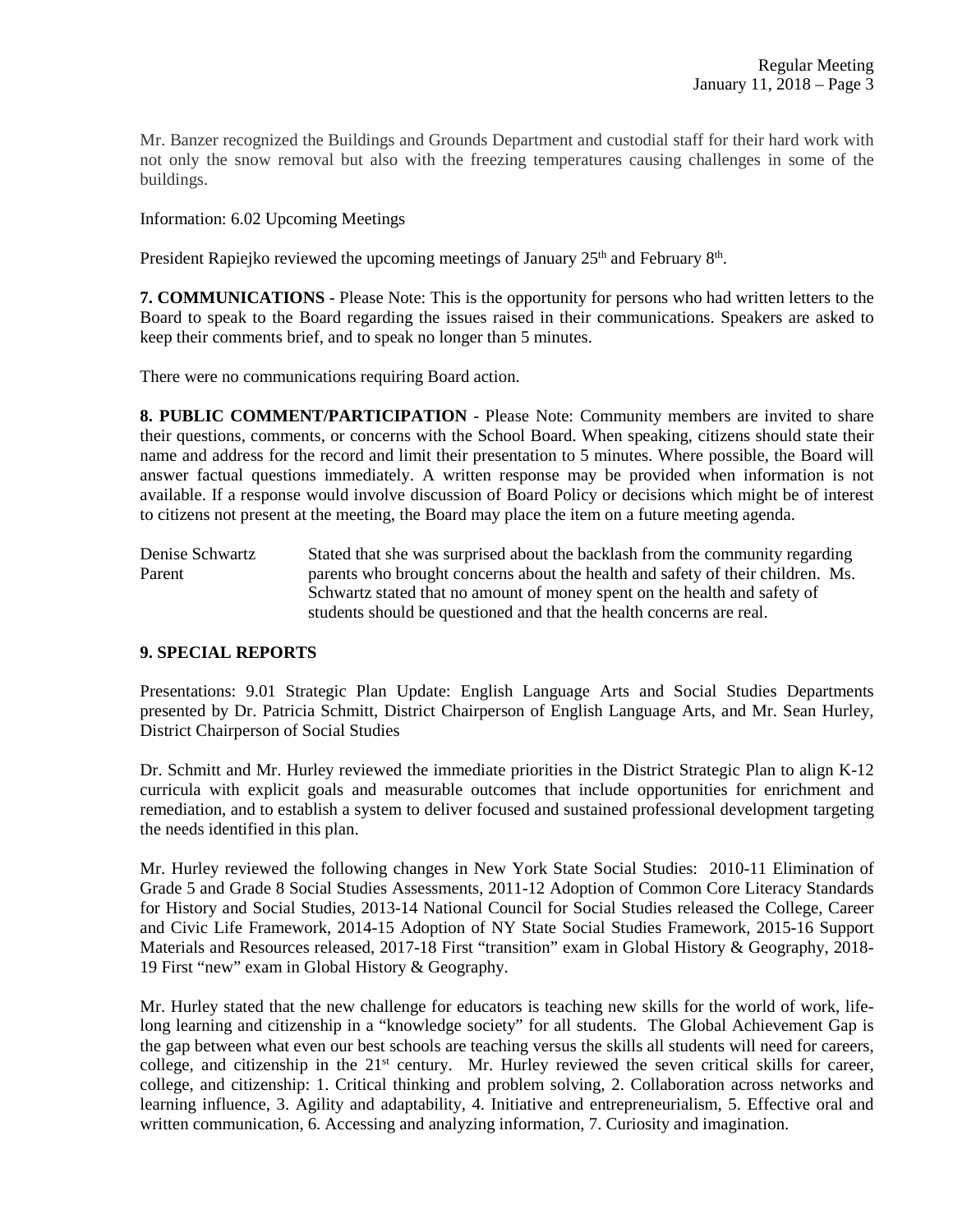Mr. Hurley reviewed the changes in Social Studies teaching and learning, the timeline for implementation of the new Regents assessments, and changes to the new Regents exam (including format and multiple choice questions, short answer questions, extended essay, and old thematic and DBQ essays). Mr. Hurley explained the New York State Social Studies Themes, the thematic approach to learning, the development of necessary skills and presentation of evidence-based arguments, and implementation of the Inquiry Design, Understanding by Design Model to the curriculum. Mr. Hurley reviewed the Social Studies professional development.

Dr. Schmitt reviewed the changes in the English Language Arts curriculum including reading for growth and enrichment with revamping reading book clubs, ICT English and  $11<sup>th</sup>$  grade teachers, next generation P-12 learning standards, curriculum and assessment alignment, and Professional Development. Dr. Schmitt reviewed the English Language Arts professional development including the SAMR model: Substitution – technology acts as a direct tool substitute, Augmentation – technology acts as a direct tool substitute and there is some functional enhancement, Modification – there is significant redesign to the project or task, Redefinition – classroom technology and innovation leads to the creation of new tasks and projects. Dr. Schmitt presented examples of Hyperdocs for student work.

The Board thanked Dr. Schmitt and Mr. Hurley for their very informative report.

There was a discussion regarding English Language Arts and Social Studies data including Advanced Placement and International Baccalaureate courses, Hyperdocs, professional development, and the timeline for implementation of the new Social Studies assessments.

### **10. SUPERINTENDENT'S REPORT, GENERAL - FOR BOARD ACTION**

Action: 10.01 Personnel Actions Report Recommendation to approve the attached Personnel Actions Report

Motion by Donna McNaughton, second by Lori McCue. Final Resolution: Motion Passes Yes: David Badanes, Lori McCue, Donna McNaughton, Andrew Rapiejko, David Stein, Tammie Topel Not Present at Vote: Allison C Noonan

President Rapiejko announced the retirements of Kathleen Molander, Assistant Superintendent for Business; Kathleen Greiner, Secretary to the Superintendent of Schools; Deborah Sanchez, Secretary to the Assistant Superintendent for Business; Brian O'Connor, Custodian.

Action: 10.02 Schedule J - Committee on Special Education Recommendation to approve Schedule J - Committee on Special Education

Motion by Donna McNaughton, second by Lori McCue. Final Resolution: Motion Passes Yes: David Badanes, Lori McCue, Donna McNaughton, Andrew Rapiejko, David Stein, Tammie Topel Not Present at Vote: Allison C Noonan

Action: 10.03 Request for Travel Recommendation to approve requests for student overnight travel:

10.03.1 Boston, MA - March 16, 2018 - March 18, 2018 10.03.2 Orlando, FL - February 8, 2018 - February 12, 2018

Motion by Donna McNaughton, second by Lori McCue. Final Resolution: Motion Passes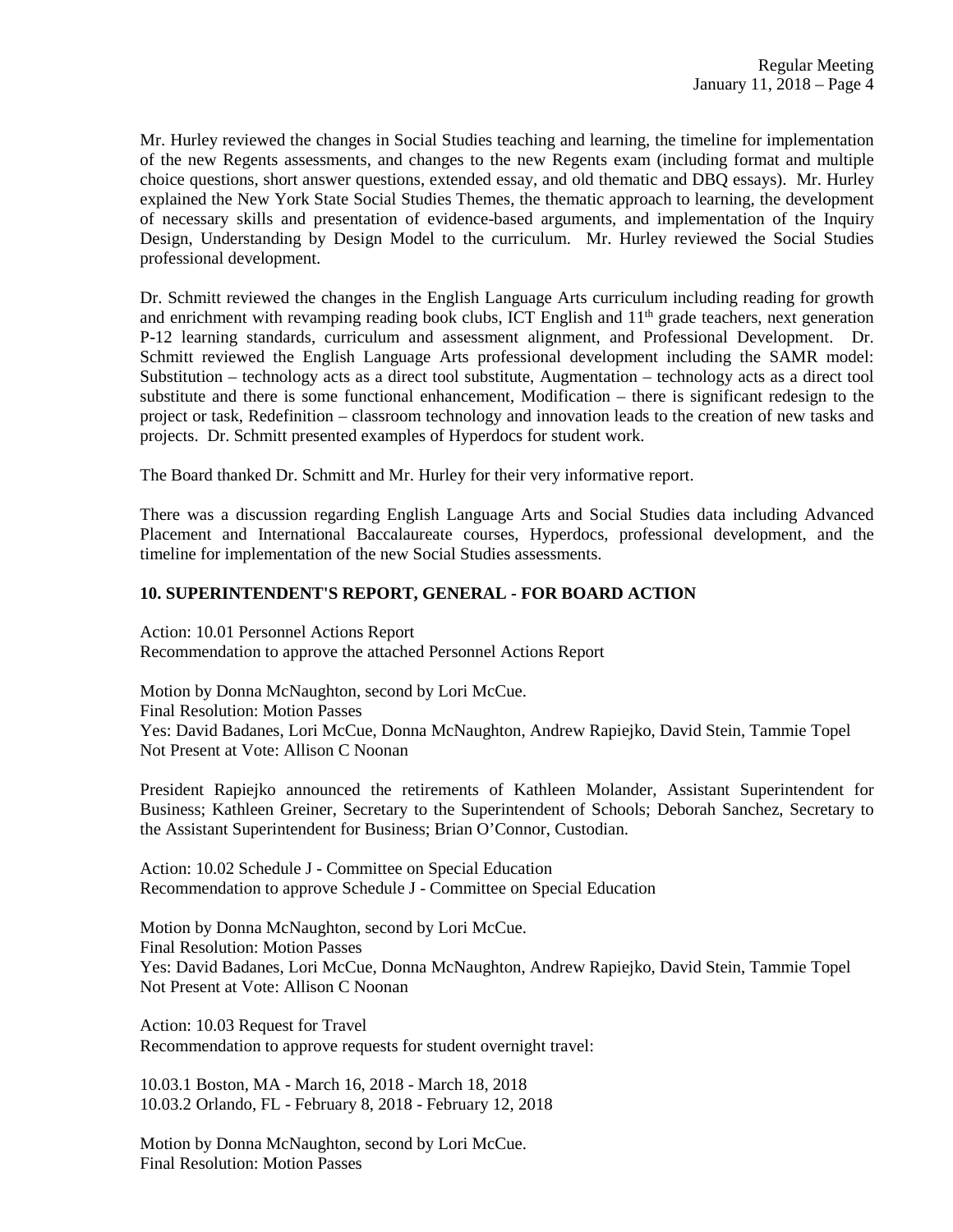Yes: David Badanes, Lori McCue, Donna McNaughton, Andrew Rapiejko, David Stein, Tammie Topel Not Present at Vote: Allison C Noonan

Action: 10.04 Corrective Action Plan Recommendation to approve the Corrective Action Plan to the June 30, 2017 External Audit

Motion by Donna McNaughton, second by Lori McCue. Final Resolution: Motion Passes Yes: David Badanes, Lori McCue, Donna McNaughton, Andrew Rapiejko, David Stein, Tammie Topel Not Present at Vote: Allison C Noonan

Action: 10.05 Board Policies Recommendation to receive for a second read and adopt the following policy:

10.05.1 Policy #9120 "Staff Conflicts of Interest" (replaces policy #4111/4211 "Recruitment and Selection of Personnel")

Motion by Donna McNaughton, second by Lori McCue. Final Resolution: Motion Passes Yes: David Badanes, Lori McCue, Donna McNaughton, Andrew Rapiejko, David Stein, Tammie Topel Not Present at Vote: Allison C Noonan

# **11. SUPERINTENDENT'S REPORT, FINANCIAL - FOR BOARD ACTION**

Action: 11.01 BIDS Recommendation to take specified action on the following BIDS:

ATHLETICS: 11.01.1 AWARD: Softball Uniforms

Motion by Donna McNaughton, second by Lori McCue. Final Resolution: Motion Passes Yes: David Badanes, Lori McCue, Donna McNaughton, Andrew Rapiejko, David Stein, Tammie Topel Not Present at Vote: Allison C Noonan

Action: 11.02 Surplus Equipment Recommendation to declare the attached list of old equipment, owned by the School District, that is no longer cost effective to repair, as surplus and dispose of in accordance with Board policy

Motion by Donna McNaughton, second by Lori McCue. Final Resolution: Motion Passes Yes: David Badanes, Lori McCue, Donna McNaughton, Andrew Rapiejko, David Stein, Tammie Topel Not Present at Vote: Allison C Noonan

Action: 11.03 Urban Studies Field Trip Donation Recommendation to approve the following resolution:

"BE IT RESOLVED, that the Board of Education hereby gratefully accepts a donation of \$996 from Northport-East Northport residents whose names are more fully set forth in the attached document, for the purpose of covering the cost of transportation for the Northport High School Urban Studies class field trip on December 7, 2017 and increase the 2017-2018 budget code A2110.4161.30.2903 by \$996 for this purpose.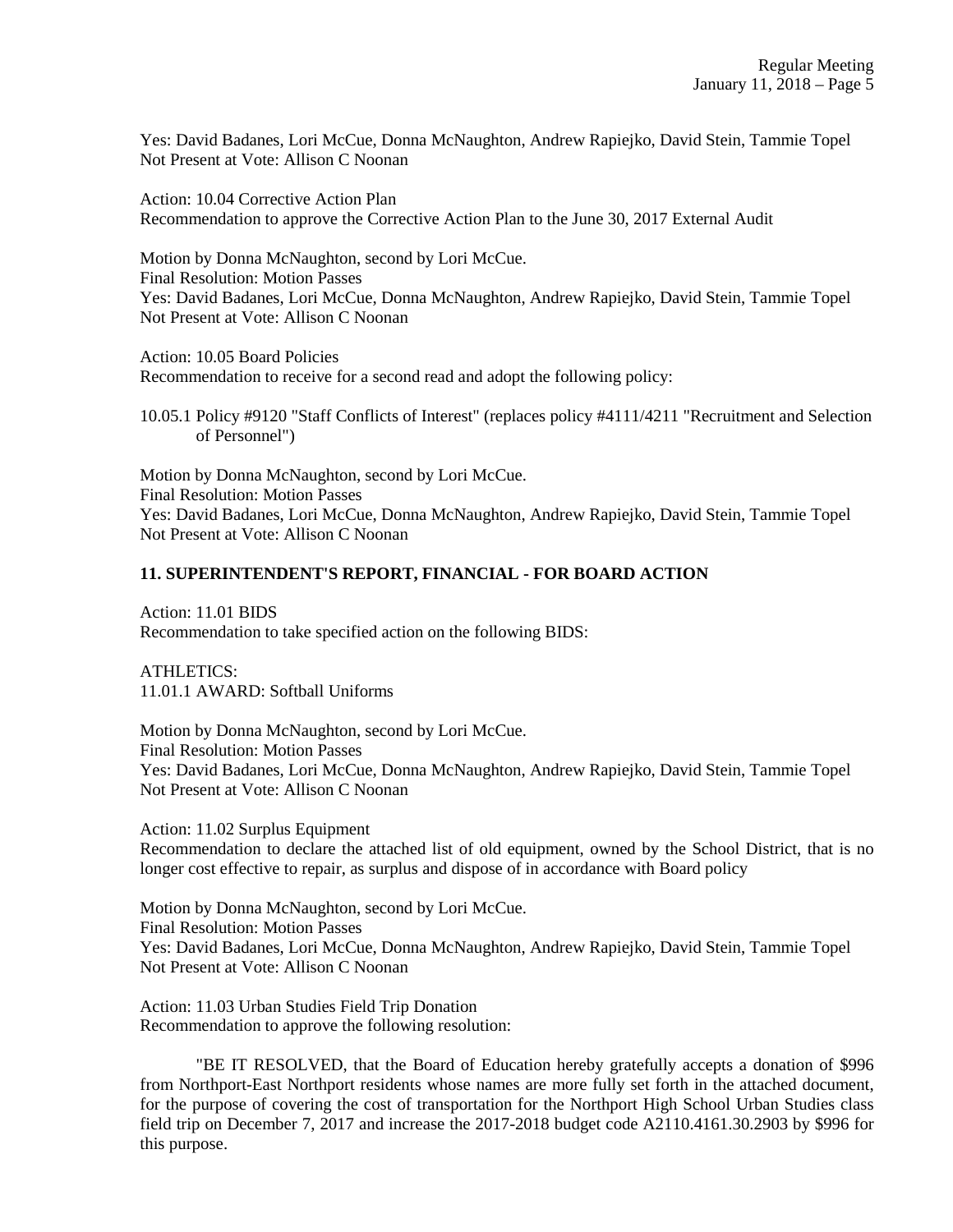BE IT RESOLVED, that the Board of Education hereby approves an increase in the revenue code A2705 of the 2017-2018 budget by \$996 with the understanding that this increase in revenue is the result of donations from Northport-East Northport residents."

Motion by Donna McNaughton, second by Lori McCue. Final Resolution: Motion Passes Yes: David Badanes, Lori McCue, Donna McNaughton, Andrew Rapiejko, David Stein, Tammie Topel Not Present at Vote: Allison C Noonan

Action: 11.04 Donations

Recommendation to receive the following donations to the District:

- 11.04.1 \$250.00 from Charles D. and Barbara Tragna to the Lt. Commander Christopher Tragna Memorial Scholarship
- 11.04.2 \$500.00 from Ae Hwa Chon and Matthew J. Weismantle to the Lt. Commander Christopher Tragna Memorial Scholarship

Motion by Donna McNaughton, second by Lori McCue. Final Resolution: Motion Passes Yes: David Badanes, Lori McCue, Donna McNaughton, Andrew Rapiejko, David Stein, Tammie Topel Not Present at Vote: Allison C Noonan

Action: 11.05 DJF Events Inc.

Recommendation to approve a Supplementary Education Services Agreement between the Northport-East Northport Union Free School District and DJF Events, Inc. for a Presentation of A Look Inside, in an amount not to exceed \$500.00 (NMS)

Motion by Donna McNaughton, second by Lori McCue. Final Resolution: Motion Passes Yes: David Badanes, Lori McCue, Donna McNaughton, Andrew Rapiejko, David Stein, Tammie Topel Not Present at Vote: Allison C Noonan

Action: 11.06 Creative Tutoring, Inc.

Recommendation to approve a Supplementary Education Services Agreement between the Northport-East Northport Union Free School District and Creative Tutoring Inc. for tutoring services, in an amount not to exceed \$7,000 (SSS)

Motion by Donna McNaughton, second by Lori McCue. Final Resolution: Motion Passes Yes: David Badanes, Lori McCue, Donna McNaughton, Andrew Rapiejko, David Stein, Tammie Topel Not Present at Vote: Allison C Noonan

Action: 11.07 Encore Performing Arts

Recommendation to approve a Supplementary Education Services Agreement between the Northport-East Northport Union Free School District and Encore Performing Arts for Greek Mythology Storyteller, in an amount not to exceed \$550.00 (SS)

Motion by Donna McNaughton, second by Lori McCue. Final Resolution: Motion Passes Yes: David Badanes, Lori McCue, Donna McNaughton, Andrew Rapiejko, David Stein, Tammie Topel Not Present at Vote: Allison C Noonan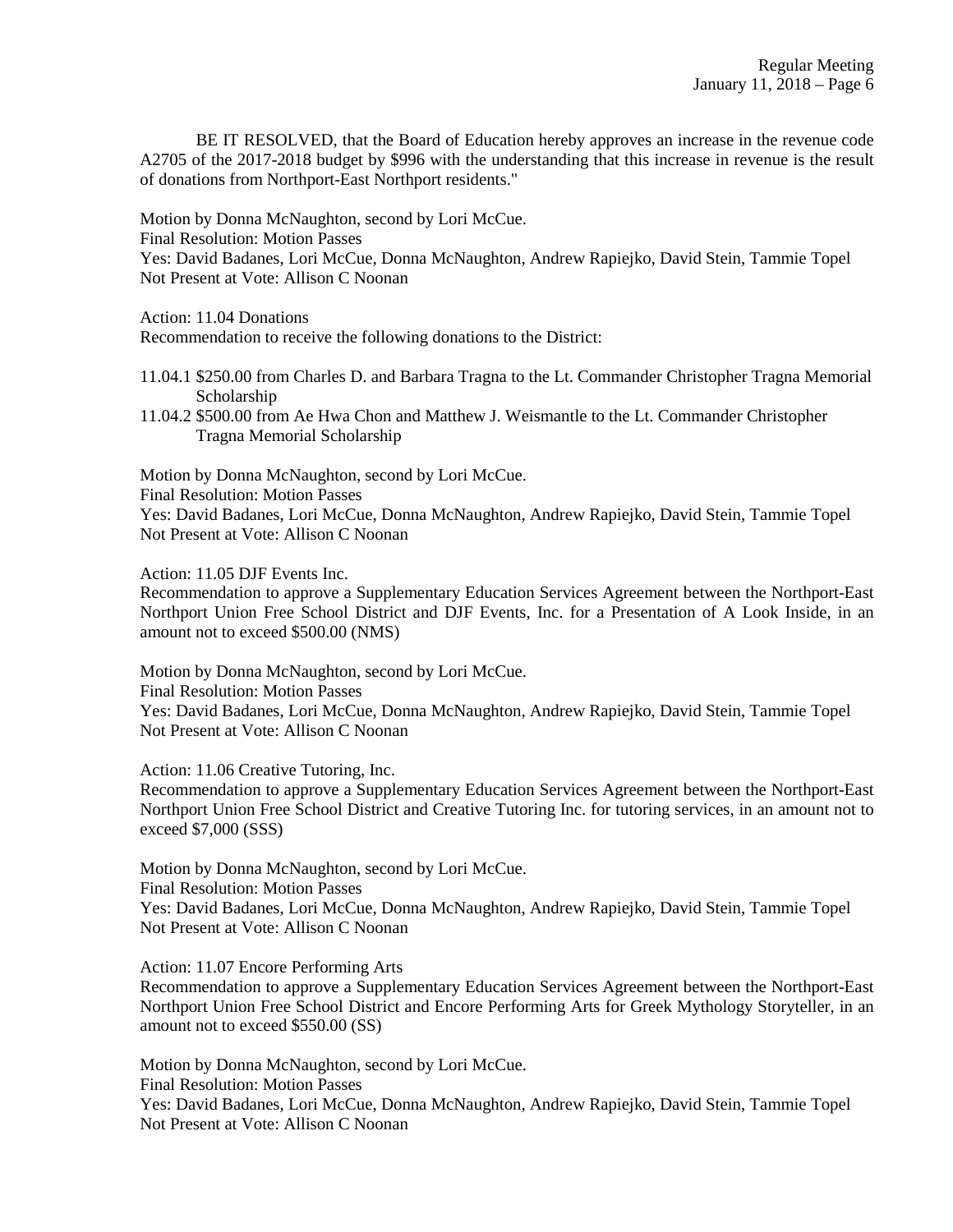Action: 11.08 Gerber Tours, Inc.

Recommendation to approve a Riders to Agreement between the Board of Education of the Northport-East Northport Union Free School District and Gerber Tours, Inc. (DAS)

Motion by Donna McNaughton, second by Lori McCue. Final Resolution: Motion Passes Yes: David Badanes, Lori McCue, Donna McNaughton, Andrew Rapiejko, David Stein, Tammie Topel Not Present at Vote: Allison C Noonan

Action: 11.09 North Fork Express

Recommendation to approve a Rider to Agreement between the Board of Education of the Northport-East Northport Union Free School District and North Fork Express (NAS)

Motion by Donna McNaughton, second by Lori McCue. Final Resolution: Motion Passes Yes: David Badanes, Lori McCue, Donna McNaughton, Andrew Rapiejko, David Stein, Tammie Topel Not Present at Vote: Allison C Noonan

Action: 11.10 Anderson Center for Autism

Recommendation to approve an Agreement between the Board of Education of the Northport-East Northport Union Free School District and Anderson Center for Autism (Spec. Ed.)

Motion by Donna McNaughton, second by Lori McCue. Final Resolution: Motion Passes Yes: David Badanes, Lori McCue, Donna McNaughton, Andrew Rapiejko, David Stein, Tammie Topel Not Present at Vote: Allison C Noonan

Action: 11.11 Curriculum Travel of America, Inc. Recommendation to approve a Rider to Agreement between the Board of Education of the Northport-East Northport Union Free School District and Curriculum Travel of America, Inc. (BAS)

Motion by Donna McNaughton, second by Lori McCue. Final Resolution: Motion Passes Yes: David Badanes, Lori McCue, Donna McNaughton, Andrew Rapiejko, David Stein, Tammie Topel Not Present at Vote: Allison C Noonan

Action: 11.12 Curriculum Travel of America, Inc. Recommendation to approve a Rider to Agreement between the Board of Education of the Northport-East Northport Union Free School District and Curriculum Travel of America, Inc. (NMS)

Motion by Donna McNaughton, second by Lori McCue. Final Resolution: Motion Passes Yes: David Badanes, Lori McCue, Donna McNaughton, Andrew Rapiejko, David Stein, Tammie Topel Not Present at Vote: Allison C Noonan

Action: 11.13 Gerber Tours, Inc Recommendation to approve a Rider to Agreement between the Board of Education of the Northport-East Northport Union Free School District and Gerber Tours, Inc. (PRS)

Motion by Donna McNaughton, second by Lori McCue. Final Resolution: Motion Passes Yes: David Badanes, Lori McCue, Donna McNaughton, Andrew Rapiejko, David Stein, Tammie Topel Not Present at Vote: Allison C Noonan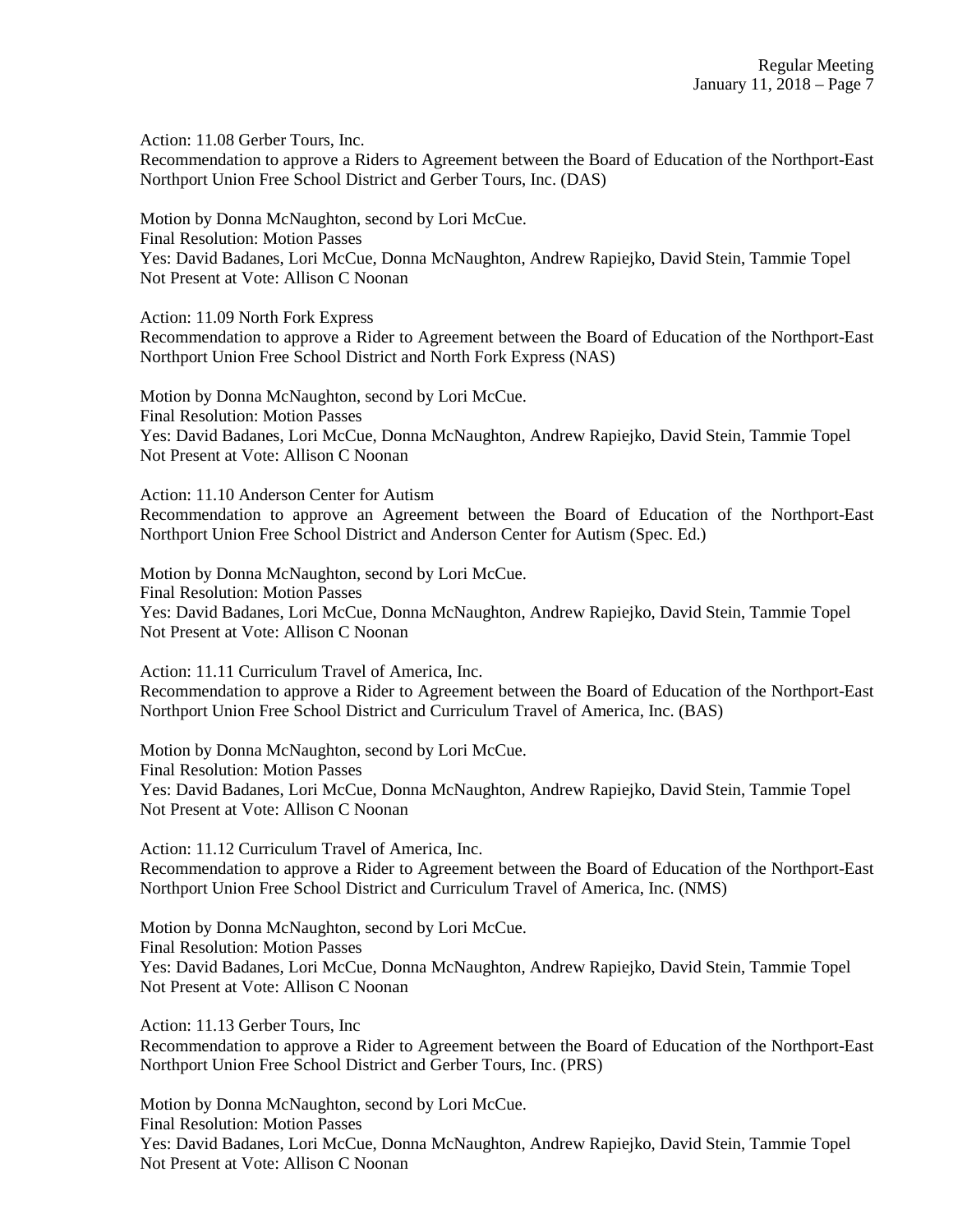Action: 11.14 Hampton Jitney

Recommendation to approve a Rider to Agreement between the Board of Education of the Northport-East Northport Union Free School District and Hampton Jitney (NHS)

Motion by Donna McNaughton, second by Lori McCue. Final Resolution: Motion Passes Yes: David Badanes, Lori McCue, Donna McNaughton, Andrew Rapiejko, David Stein, Tammie Topel Not Present at Vote: Allison C Noonan

Action: 11.15 Claims Auditor's Report

Recommendation to approve the Claims Auditor's Reports and Schedule of Claims for payments dated: November 3, 2017 (Payroll Trust & Agency Warrant), November 15, 2017 (Accounts Payable Warrant), November 17, 2017 (Payroll Trust & Agency Warrant), November 30, 2017 (Accounts Payable Warrant), November 2017 (Claims Audit Report)

Motion by Donna McNaughton, second by Lori McCue. Final Resolution: Motion Passes Yes: David Badanes, Lori McCue, Donna McNaughton, Andrew Rapiejko, David Stein, Tammie Topel Not Present at Vote: Allison C Noonan

Action: 11.16 Claims Auditor's Report - Payroll Recommendation to approve the Claims Auditor's Report - Payroll Audit for the Payroll Distribution/Audit dated November 3, 2017 (Pulaski Road Elementary School)

Motion by Donna McNaughton, second by Lori McCue. Final Resolution: Motion Passes Yes: David Badanes, Lori McCue, Donna McNaughton, Andrew Rapiejko, David Stein, Tammie Topel Not Present at Vote: Allison C Noonan

Action: 11.17 Treasurer's Report and Monthly Summary of Receipts and Disbursements Recommendation to approve the Treasurer's Report and Monthly Summary of Receipts and Disbursements:

11.17.1 Treasurer's Report for the period October 1, 2017 through October 31, 2017 11.17.2 Monthly Summary of Receipts and Disbursements for October 2017

Motion by Donna McNaughton, second by Lori McCue. Final Resolution: Motion Passes Yes: David Badanes, Lori McCue, Donna McNaughton, Andrew Rapiejko, David Stein, Tammie Topel Not Present at Vote: Allison C Noonan

Action: 11.18 Schedule of Investments Recommendation to approve the Schedule of Investments:

11.18.1 Schedule of Investments as of October 31, 2017

Motion by Donna McNaughton, second by Lori McCue. Final Resolution: Motion Passes Yes: David Badanes, Lori McCue, Donna McNaughton, Andrew Rapiejko, David Stein, Tammie Topel Not Present at Vote: Allison C Noonan

Action: 11.19 Collateral Schedule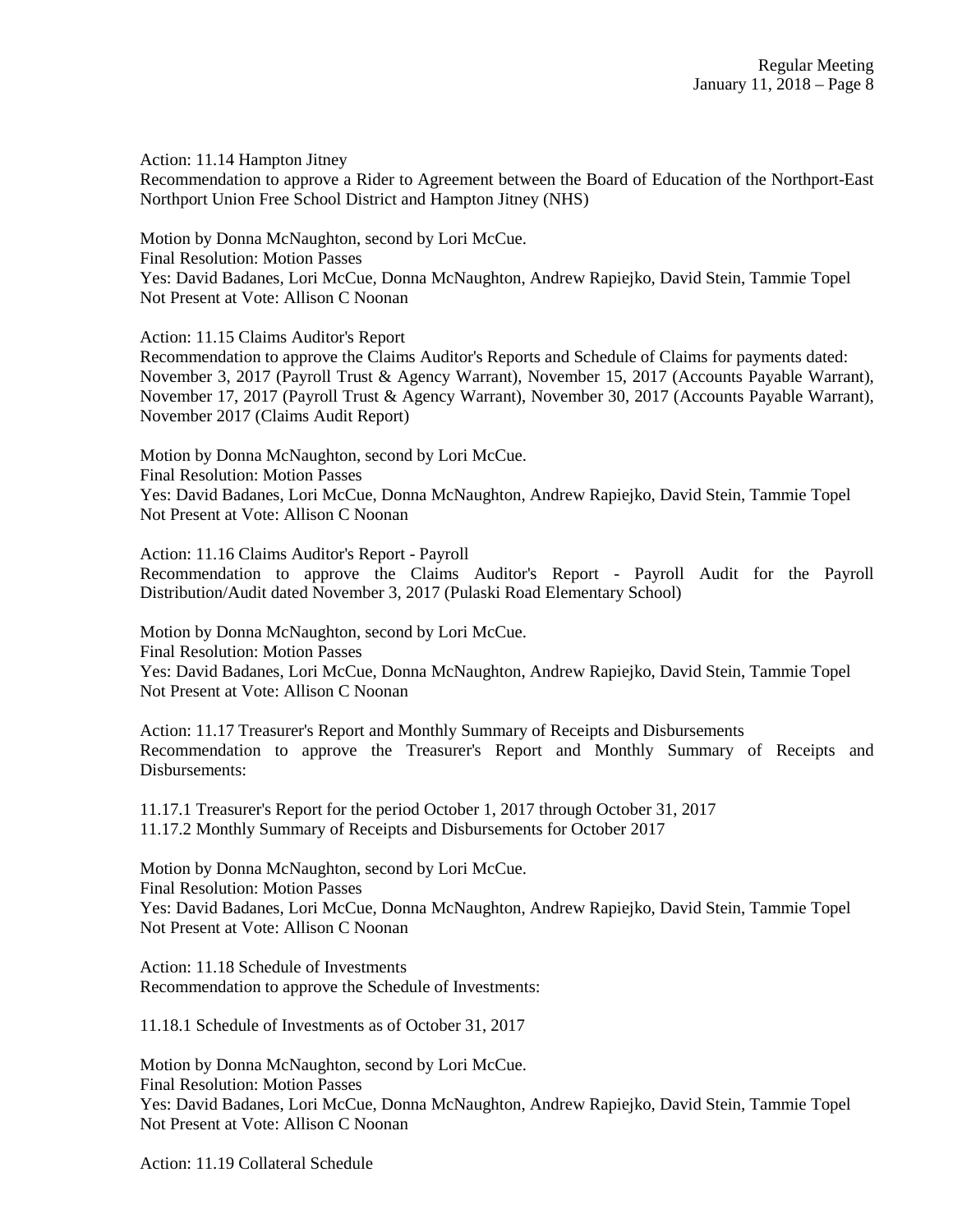Recommendation to approve the Collateral Schedule

11.19.1 Collateral Schedule as of October 31, 2017

Motion by Donna McNaughton, second by Lori McCue. Final Resolution: Motion Passes Yes: David Badanes, Lori McCue, Donna McNaughton, Andrew Rapiejko, David Stein, Tammie Topel Not Present at Vote: Allison C Noonan

Action: 11.20 Bank Reconciliation Recommendation to approve the Bank Reconciliation Report

11.20.1 Bank Reconciliation Report for the Month Ended October 31, 2017

Motion by Donna McNaughton, second by Lori McCue. Final Resolution: Motion Passes Yes: David Badanes, Lori McCue, Donna McNaughton, Andrew Rapiejko, David Stein, Tammie Topel Not Present at Vote: Allison C Noonan

Action: 11.21 General Fund Projected Cash Flow Statement Recommendation to approve the General Fund Projected Cash Flow Statement:

11.21.1 General Fund Projected Cash Flow Statement for the year ending 2017-2018, Actual Data July 1, 2017 - October 31, 2017, Estimated Data November 1, 2017 - June 30, 2018

Motion by Donna McNaughton, second by Lori McCue. Final Resolution: Motion Passes Yes: David Badanes, Lori McCue, Donna McNaughton, Andrew Rapiejko, David Stein, Tammie Topel Not Present at Vote: Allison C Noonan

Action: 11.22 Monthly Revenue and Budget Status Report - School Lunch Fund Recommendation to approve the Monthly Revenue and Budget Status Report - School Lunch Fund

11.22.1 Monthly Revenue and Budget Status Report - School Lunch Fund for the Month Ending October 31, 2017

Motion by Donna McNaughton, second by Lori McCue. Final Resolution: Motion Passes

Yes: David Badanes, Lori McCue, Donna McNaughton, Andrew Rapiejko, David Stein, Tammie Topel Not Present at Vote: Allison C Noonan

Action: 11.23 Monthly Revenue and Budget Status Report - Special Aid Fund Recommendation to approve the Monthly Revenue and Budget Status Report - Special Aid

11.23.1 Monthly Revenue and Budget Status Report - Special Aid Fund for the Month Ending October 31, 2017

Motion by Donna McNaughton, second by Lori McCue.

Final Resolution: Motion Passes

Yes: David Badanes, Lori McCue, Donna McNaughton, Andrew Rapiejko, David Stein, Tammie Topel Not Present at Vote: Allison C Noonan

Action: 11.24 Monthly Revenue and Budget Status Report - General Fund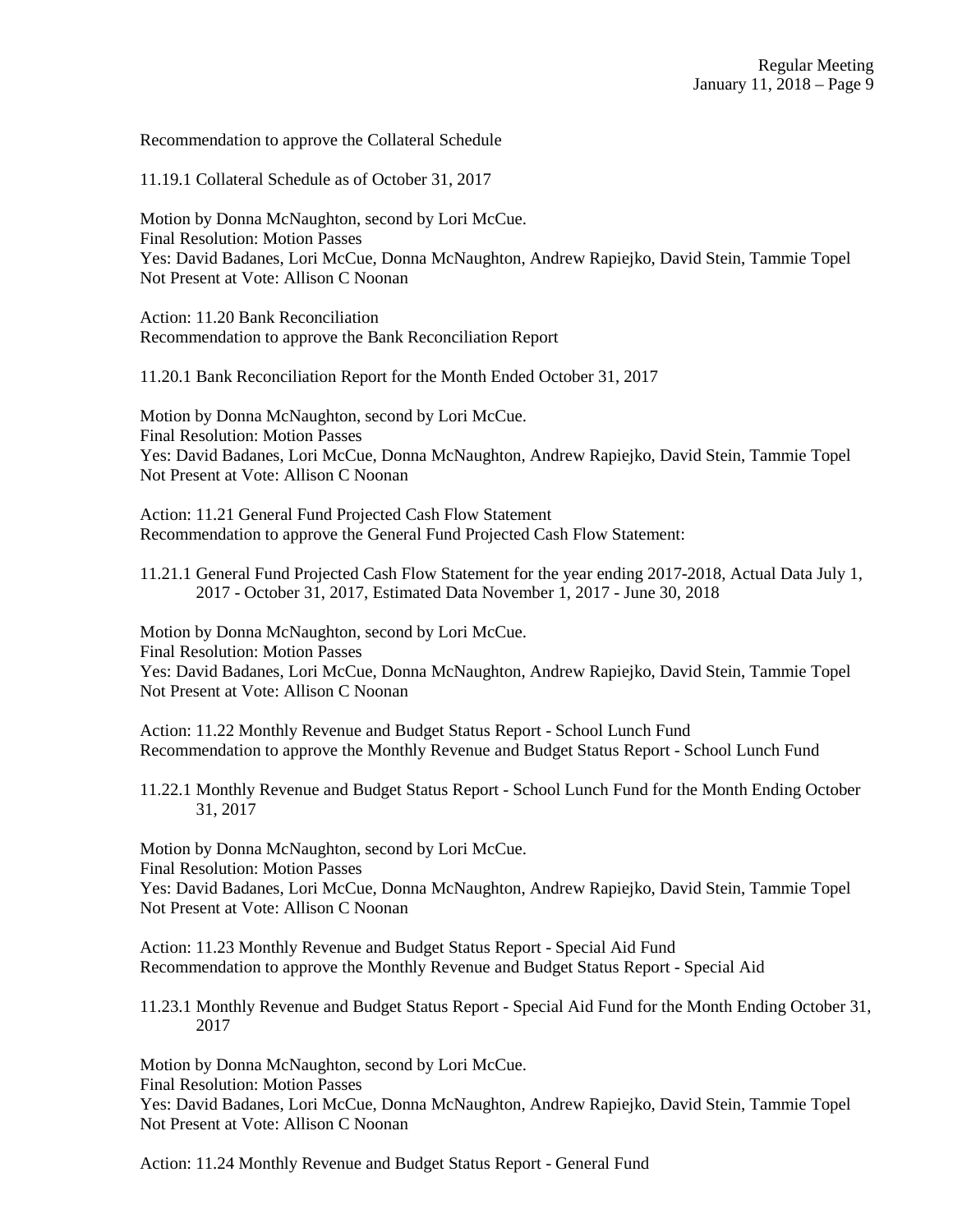Recommendation to approve the Monthly Revenue and Budget Status Report - General Fund

11.24.1 Monthly Revenue and Budget Status Report - General Fund for the Month Ending October 31, 2017

Motion by Donna McNaughton, second by Lori McCue. Final Resolution: Motion Passes Yes: David Badanes, Lori McCue, Donna McNaughton, Andrew Rapiejko, David Stein, Tammie Topel Not Present at Vote: Allison C Noonan

Action: 11.25 Monthly Revenue and Budget Status Report - Capital Fund Recommendation to approve the Monthly Revenue and Budget Status Report - Capital Fund

11.25.1 Monthly Revenue and Budget Status Report - Capital Fund for the Month Ending October 31, 2017

Motion by Donna McNaughton, second by Lori McCue. Final Resolution: Motion Passes Yes: David Badanes, Lori McCue, Donna McNaughton, Andrew Rapiejko, David Stein, Tammie Topel Not Present at Vote: Allison C Noonan

Action: 11.26 Quarterly Trial Balance Reports Recommendation to approve the Quarterly Trial Balance Reports for All District Funds for the period July 1, 2017 - September 30, 2017

Motion by Donna McNaughton, second by Lori McCue. Final Resolution: Motion Passes Yes: David Badanes, Lori McCue, Donna McNaughton, Andrew Rapiejko, David Stein, Tammie Topel Not Present at Vote: Allison C Noonan

Action: 11.27 School Lunch Profit and Loss Statement Recommendation to approve the School Lunch Profit and Loss Statement for the Month Ending September 30, 2017

Motion by Donna McNaughton, second by Lori McCue. Final Resolution: Motion Passes Yes: David Badanes, Lori McCue, Donna McNaughton, Andrew Rapiejko, David Stein, Tammie Topel Not Present at Vote: Allison C Noonan

Action: 11.28 Transfer of General Fund Appropriations Recommendation to approve transfer of general fund appropriations in the 2017-2018 fiscal year

Motion by Donna McNaughton, second by Lori McCue. Final Resolution: Motion Passes Yes: David Badanes, Lori McCue, Donna McNaughton, Andrew Rapiejko, David Stein, Tammie Topel Not Present at Vote: Allison C Noonan

Action: 11.29 RBS Contract Recommendation to approve a Professional Services Contract between the Northport-East Northport Union Free School District and RBS (NHS, ENMS, NMS)

Motion by Donna McNaughton, second by Lori McCue. Final Resolution: Motion Passes